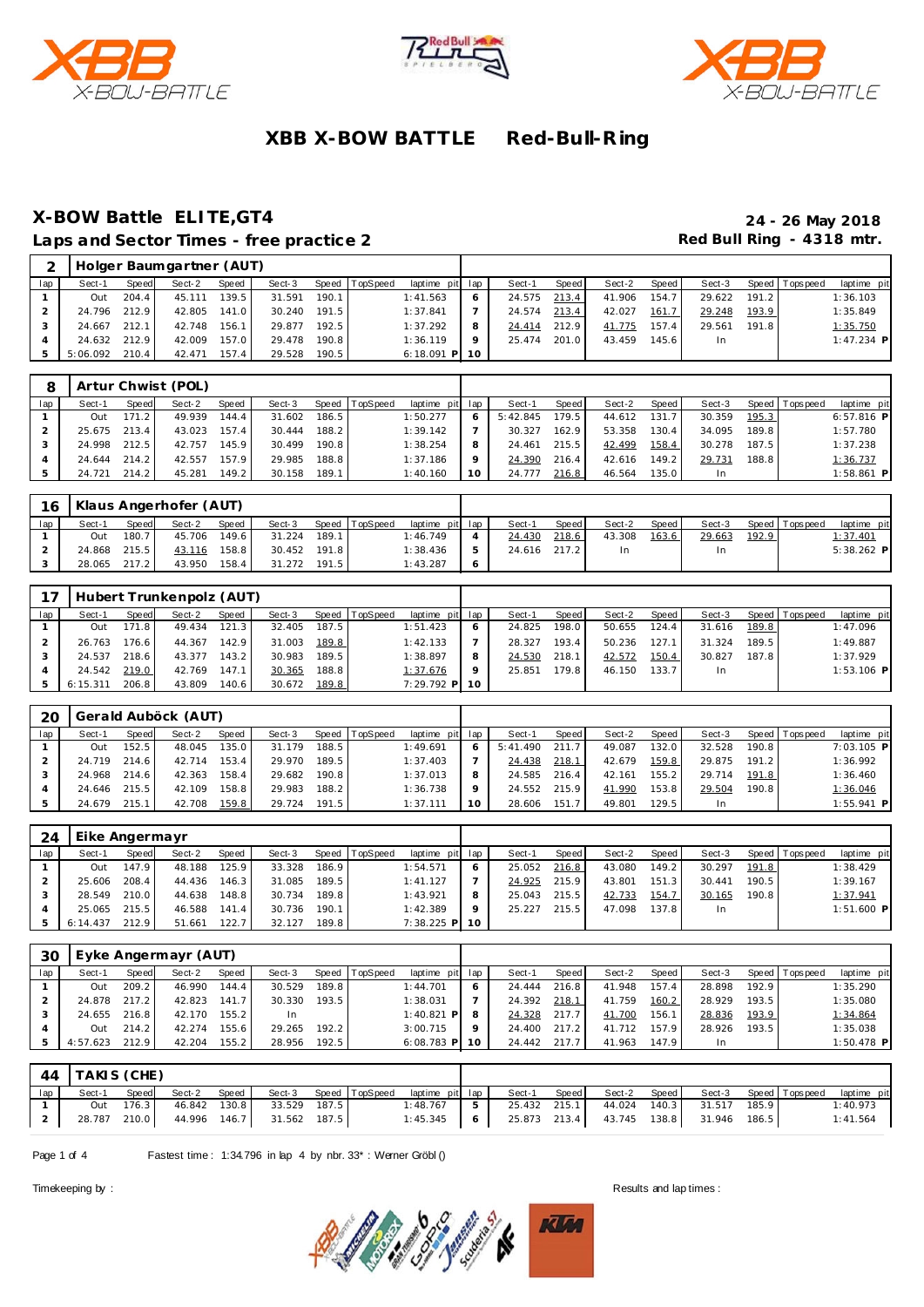





### **X-BOW Battle ELITE,GT4 24 - 26 May 2018**

Laps and Sector Times - free practice 2 **Accord Paradese Accord Paradese Accord Paradese Accord Paradese Accord P** 

| 25.546           | 215.5 | 44.038 | 137.8 | 31.058              | 188.5 | :40.642        | 25.345 214.2 | 43.725 | 140.6 | 31.874 | 186.9 | 40.944     |
|------------------|-------|--------|-------|---------------------|-------|----------------|--------------|--------|-------|--------|-------|------------|
| $6:41.038$ 211.3 |       |        |       | 44.458 141.4 31.418 | 187.8 | $7:56.914$ P 8 | 29.191 150.4 | 50.488 | 125.9 |        |       | 2:03.461 P |

| 48  |          |                  | Carlo Alberto Ferrari (ITA) |       |        |       |          |                 |        |       |        |       |        |                    |                |              |
|-----|----------|------------------|-----------------------------|-------|--------|-------|----------|-----------------|--------|-------|--------|-------|--------|--------------------|----------------|--------------|
| lap | Sect-1   | Speed            | Sect-2                      | Speed | Sect-3 | Speed | TopSpeed | laptime pit lap | Sect-1 | Speed | Sect-2 | Speed | Sect-3 |                    | Speed Topspeed | laptime pit  |
|     | Out      | 111<br>$\cdot$ 3 | 1:03.286                    | 93.9  | 40.949 | 135.8 |          | 2:21.882        | 25.747 | 206.4 | 43.138 | 137.1 | 30.369 | 186.2 <sub>1</sub> |                | 1:39.254     |
|     | 32.790   | 156.5            | 54.554                      | 109.5 | 35.543 | 178.2 |          | 2:02.887        | 24.870 | 206.4 | 43.010 | 134.7 | 30.311 | 185.6              |                | 1:38.191     |
|     | 27.507   | 192.4            | 48.729                      | 120.8 | 33.210 | 180.9 |          | 1:49.446        | 25.045 | 206.4 | 50.954 | 138.5 | 38.037 | 187.5              |                | 1:54.036     |
|     | 25.363   | 206.8            | 44.632                      | 141.4 | 30.766 | 184.3 |          | 1:40.761        | 27.339 | 175.7 | 47.288 | 128.9 | In.    |                    |                | $2:00.058$ P |
|     | 5:51.550 | 169.11           | 47.870                      | 116.1 | 32.627 | 185.2 |          | 7:12.047 P 10   |        |       |        |       |        |                    |                |              |

| 50  |          |       | Josef Koller (CZE) |              |        |       |                |                 |    |        |       |        |       |        |       |                |              |
|-----|----------|-------|--------------------|--------------|--------|-------|----------------|-----------------|----|--------|-------|--------|-------|--------|-------|----------------|--------------|
| lap | Sect-′   | Speed | Sect-2             | <b>Speed</b> | Sect-3 |       | Speed TopSpeed | laptime pit lap |    | Sect-1 | Speed | Sect-2 | Speed | Sect-3 |       | Speed Topspeed | laptime pit  |
|     | Out      | 28.8  | 54.580             | 109.1        | 1n     |       |                | $2:11.160$ P    | -5 | 24.737 | 215.5 | 45.116 | 136.4 | 32.013 | 190.1 |                | 1:41.866     |
|     | Out      | 189.7 | 45.559             | 134.3        | 30.979 | 186.9 |                | 3:18.856        | O  | 24.966 | 215.9 | 43.722 | 137.8 | 30.736 | 188.8 |                | 1:39.424     |
|     | 24.864   | 213.8 | 48.200             | 135.7        | 30.675 | 188.8 |                | 1:43.739        |    | 25.089 | 212.5 | 43.195 | 143.6 | 30.433 | 189.1 |                | 1:38.717     |
|     | 6:34.555 | 150.6 | 47.251             | 133.3        | 32.269 | 187.5 |                | $7:54.075$ P    |    | 24.634 | 215.1 | 44.056 | 121.9 | In.    |       |                | $1:54.878$ P |

| 55  | Jan Krabec (CZE) |       |        |       |        |       |                |                 |          |        |       |        |                    |        |       |                 |              |
|-----|------------------|-------|--------|-------|--------|-------|----------------|-----------------|----------|--------|-------|--------|--------------------|--------|-------|-----------------|--------------|
| lap | Sect-1           | Speed | Sect-2 | Speed | Sect-3 |       | Speed TopSpeed | laptime pit     | lap      | Sect-1 | Speed | Sect-2 | Speed              | Sect-3 |       | Speed Tops peed | laptime pit  |
|     | Out              | 150.2 | 55.413 | 117.4 | 32.335 | 183.7 |                | 2:00.205        | O        | 24.574 | 212.5 | 42.990 | 139.9 <sub>1</sub> | 30.403 | 188.5 |                 | 1:37.967     |
|     | 25.563           | 1710  | 45.773 | 147.1 | 30.523 | 185.6 |                | 1:41.859        |          | 24.645 | 214.2 | 42.463 | 153.4              | 29.791 | 186.2 |                 | 1:36.899     |
|     | 24.642           | 210.8 | 44.401 | 149.2 | 30.149 | 187.2 |                | 1:39.192        | 8        | 25.320 | 210.4 | 42.540 | 152.7              | 29.545 | 189.8 |                 | 1:37.405     |
|     | 24.691           | 211.7 | 42.812 | 150.0 | 29.923 | 183.1 |                | 1:37.426        | $\Omega$ | 25.401 | 204.0 | 47.501 | 116.9              | In     |       |                 | $1:58.847$ P |
|     | 6:57.354         | 188.7 | 43.209 | 144.8 | 30.811 | 189.1 |                | $8:11.374$ P 10 |          |        |       |        |                    |        |       |                 |              |

| 56  |        |       | 'Sergej Pavlovec (CZE) |       |        |       |                |                 |               |          |       |        |        |        |       |                 |              |
|-----|--------|-------|------------------------|-------|--------|-------|----------------|-----------------|---------------|----------|-------|--------|--------|--------|-------|-----------------|--------------|
| lap | Sect-1 | Speed | Sect-2                 | Speed | Sect-3 |       | Speed TopSpeed | laptime pit lap |               | Sect-1   | Speed | Sect-2 | Speed, | Sect-3 |       | Speed Tops peed | laptime pit  |
|     | Out    | 208.0 | 42.835                 | 151.3 | 29.738 | 189.5 |                | 1:37.593        | $\mathcal{P}$ | 8:30.614 | 208.8 | 42.369 | 156.5  | 29.842 | 188.5 |                 | $9:42.825$ P |
|     | 24.426 | 215.1 | 41.572                 | 152.1 | 29.546 | 191.2 |                | 1:35.544        | 6             | 24.695   | 213.8 | 41.859 | 149.2  | 29.479 | 190.1 |                 | 1:36.033     |
|     | 24.397 | 215.5 | 41.573                 | 157.0 | 29.714 | 188.5 |                | 1:35.684        |               | 24.587   | 215.1 | 41.780 | 151.7  | 29.776 | 189.8 |                 | 1:36.143     |
|     | 24.517 | 217.2 | 42.269                 | 151.7 | 29.722 | 189.5 |                | 1:36.508        | 8             | 24.577   | 212.1 | 48.276 | 114.6  |        |       |                 | $2:02.500$ P |

| .57 |              |       | Michal Petru (CZE) |       |        |       |                |                 |   |              |       |        |         |        |       |                   |              |  |
|-----|--------------|-------|--------------------|-------|--------|-------|----------------|-----------------|---|--------------|-------|--------|---------|--------|-------|-------------------|--------------|--|
| lap | Sect-1       | Speed | Sect-2             | Speed | Sect-3 |       | Speed TopSpeed | laptime pit lap |   | Sect-1       | Speed | Sect-2 | Speed I | Sect-3 |       | Speed   Tops peed | laptime pit  |  |
|     | Out          | 207.2 | 43.220             | 152.1 | 30.406 | 188.8 |                | 1:38.247        | 6 | 24.832 217.2 |       | 44.161 | 144.8   | 30.900 | 181.2 |                   | 1:39.893     |  |
|     | 24.512 217.2 |       | 42.237             | 157.0 | 30.288 | 190.1 |                | 1:37.037        |   | 24.899       | 215.9 | 42.523 | 154.3   | 30.076 | 187.5 |                   | 1:37.498     |  |
|     | 24.740       | 219.0 | 42.953             | 156.5 | 29.823 | 190.5 |                | 1:37.516        | 8 | 26.822 215.1 |       | 42.446 | 152.5   | 30.145 | 187.8 |                   | 1:39.413     |  |
|     | 24.363       | 217.2 | 42.737             | 151.7 | 30.022 | 189.1 |                | 1:37.122        | Q | 24.896 215.5 |       | 46.750 | 125.6   | In.    |       |                   | $1:58.651$ P |  |
|     | 5:59.238     | 202.1 | 43.476             | 153.0 | 30.185 | 191.8 |                | 7:12.899 P 10   |   |              |       |        |         |        |       |                   |              |  |

| 59  |          |       | Fomas Kwolek (CZE) |              |        |       |                |                 |         |        |       |        |       |        |       |                 |              |
|-----|----------|-------|--------------------|--------------|--------|-------|----------------|-----------------|---------|--------|-------|--------|-------|--------|-------|-----------------|--------------|
| lap | Sect-1   | Speed | Sect-2             | <b>Speed</b> | Sect-3 |       | Speed TopSpeed | laptime pit lap |         | Sect-1 | Speed | Sect-2 | Speed | Sect-3 |       | Speed Tops peed | laptime pit  |
|     | Out      | 146.5 | 52.581             | 104.0        | 38.140 | 149.4 |                | 2:02.135        |         | 24.409 | 214.2 | 42.833 | 152.1 | 30.766 | 170.3 |                 | 1:38.008     |
|     | 25.872   | 201.4 | 44.625             | 145.9        | 30.903 | 187.2 |                | 1:41.400        |         | 24.850 | 214.2 | 42.605 | 157.9 | 35.138 | 191.8 |                 | 1:42.593     |
|     | 24.864   | 212.1 | 43.653             | 157.4        | 30.167 | 190.8 |                | 1:38.684        |         | 24.592 | 213.4 | 42.747 | 156.1 | 29.551 | 193.2 |                 | 1:36.890     |
|     | 24.496   | 214.6 | 43.066             | 141.7        | 30.892 | 191.8 |                | 1:38.454        | $\circ$ | 27.572 | 177.7 | 48.445 | 124.7 | In.    |       |                 | $2:00.971$ P |
|     | 7:11.897 | 209.2 | 43.657             | 154.3        | 29.888 | 192.9 |                | $8:25.442$ P 10 |         |        |       |        |       |        |       |                 |              |

| 61  |          |       | Radomir Duric (SBR) |       |        |       |                 |                 |     |        |       |        |       |        |       |                 |              |
|-----|----------|-------|---------------------|-------|--------|-------|-----------------|-----------------|-----|--------|-------|--------|-------|--------|-------|-----------------|--------------|
| lap | Sect-1   | Speed | Sect-2              | Speed | Sect-3 | Speed | <b>TopSpeed</b> | laptime pit     | lap | Sect-1 | Speed | Sect-2 | Speed | Sect-3 |       | Speed Tops peed | laptime pit  |
|     | Out      | 160.7 | 46.095              | 137.1 | 31.221 | 187.5 |                 | 1:46.286        | 6   | 24.680 | 216.4 | 43.339 | 142.1 | 30.206 | 184.6 |                 | 1:38.225     |
|     | 25.182   | 210.8 | 44.176              | 144.4 | 30.264 | 188.2 |                 | 1:39.622        |     | 24.826 | 213.8 | 43.360 | 144.0 | 29.854 | 184.6 |                 | 1:38.040     |
|     | 26.786   | 191.3 | 45.248              | 124.7 | 32.465 | 188.5 |                 | 1:44.499        | 8   | 25.057 | 213.8 | 43.320 | 138.8 | 30.031 | 183.7 |                 | 1:38.408     |
|     | 24.661   | 216.4 | 44.168              | 136.0 | 30.469 | 184.6 |                 | 1:39.298        | Q   | 33.661 | 130.3 | 54.073 | 121.1 | In.    |       |                 | $2:12.677$ P |
|     | 6:08.144 | 195.2 | 44.533              | 140.6 | 30.478 | 190.1 |                 | $7:23.155$ P 10 |     |        |       |        |       |        |       |                 |              |

Page 2 of 4 Fastest time: 1:34.796 in lap 4 by nbr. 33\*: Werner Gröbl ()

 $\overline{\phantom{a}}$ 

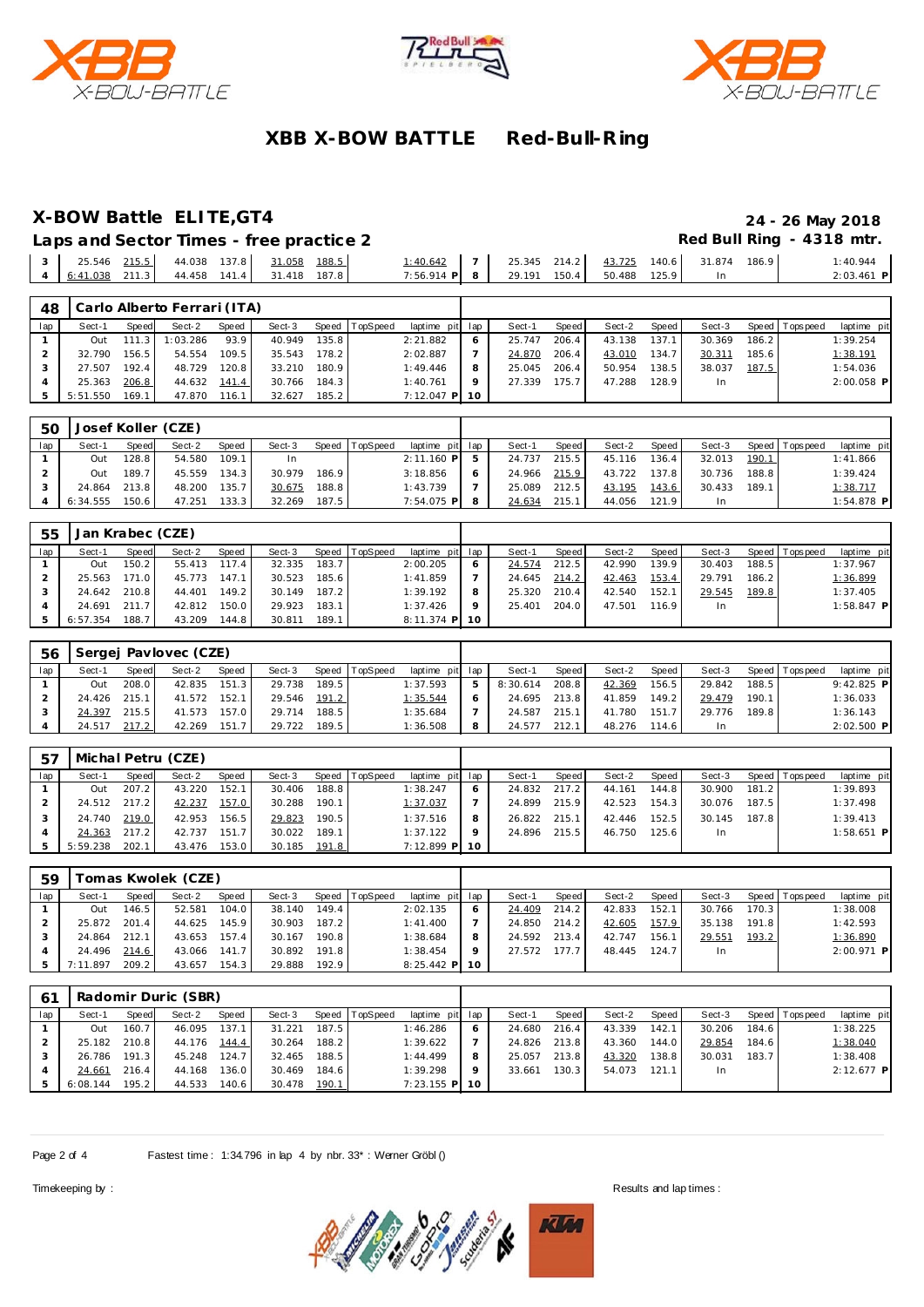





### **X-BOW Battle ELITE,GT4 24 - 26 May 2018** Laps and Sector Times - free practice 2 **Accord Paradele Accord Paradele Accord Paradele Accord Paradele Accord Paradele Accord Paradele Accord Paradele Accord Paradele Accord Paradele Accord Paradele Accord Paradele Accor**

| $11*$ |              |       | Uwe Schmidt (DEU) |       |        |       |                |                 |   |          |              |        |       |        |       |                 |              |
|-------|--------------|-------|-------------------|-------|--------|-------|----------------|-----------------|---|----------|--------------|--------|-------|--------|-------|-----------------|--------------|
| lap   | Sect-1       | Speed | Sect-2            | Speed | Sect-3 |       | Speed TopSpeed | laptime pit lap |   | Sect-1   | <b>Speed</b> | Sect-2 | Speed | Sect-3 |       | Speed Tops peed | laptime pit  |
|       | Out          | 207.6 | 44.592            | 145.6 | 29.922 | 187.8 |                | 1:41.024        |   | 24.877   | 213.8        | 42.969 | 152.5 | 29.662 | 191.2 |                 | 1:37.508     |
|       | 24.719 212.1 |       | 42.816            | 147.5 | 31.132 | 187.5 |                | 1:38.667        | 6 | 5:40.996 | 200.2        | 43.399 | 148.4 | 29.551 | 191.2 |                 | $6:53.946$ P |
|       | 24.743       | 215.9 | 42.432            | 148.8 | 29.927 | 189.1 |                | 1:37.102        |   | 24.418   | 215.9        | 42.290 | 153.8 | 29.698 | 194.9 |                 | 1:36.406     |
|       | 24.467       | 216.8 | 51.587            | 145.6 | 30.139 | 187.8 |                | 1:46.193        |   | 25.726   | 206.4        | 42.611 | 145.6 | In     |       |                 | $1:45.997$ P |

|                | 15*   Petar Matic (AUT) |       |              |       |              |       |                |                 |      |              |       |              |       |              |       |                   |              |
|----------------|-------------------------|-------|--------------|-------|--------------|-------|----------------|-----------------|------|--------------|-------|--------------|-------|--------------|-------|-------------------|--------------|
| lap            | Sect-1                  | Speed | Sect-2       | Speed | Sect-3       |       | Speed TopSpeed | laptime pit lap |      | Sect-1       | Speed | Sect-2       | Speed | Sect-3       |       | Speed   Tops peed | laptime pit  |
|                | Out                     | 202.5 | 45.089 144.0 |       | 31.893 188.2 |       |                | 1:46.589        | $-5$ | 25.099 213.4 |       | 43.424 150.4 |       | 30.529 190.8 |       |                   | 1:39.052     |
|                | 25.105 214.2            |       | 44.603 144.8 |       | 29.972       | 190.5 |                | 1:39.680        | - 6  | 24.970 213.8 |       | 43.759 145.9 |       | 30.076 189.8 |       |                   | 1:38.805     |
|                | 25.126 215.1            |       | 43.615 146.7 |       | 30.404       | 188.5 |                | $1:39.145$ 7    |      | 24.963 214.2 |       | 43.279       | 147.9 | 30.342       | 189.5 |                   | 1:38.584     |
| $\overline{4}$ | $6:05.904$ 189.3        |       | 45.357 131.1 |       | 31.131 189.5 |       |                | $7:22.392$ P 8  |      | 25.069 215.5 |       | 43.570       | 150.0 | In.          |       |                   | $1:53.497$ P |

|     |        |       | 3*   Ernst Kirchmayr (AUT) |       |        |       |                |                 |        |       |        |       |        |                 |              |
|-----|--------|-------|----------------------------|-------|--------|-------|----------------|-----------------|--------|-------|--------|-------|--------|-----------------|--------------|
| lap | Sect-1 | Speed | Sect-2                     | Speed | Sect-3 |       | Speed TopSpeed | laptime pit lap | Sect-1 | Speed | Sect-2 | Speed | Sect-3 | Speed Tops peed | laptime pit  |
|     | Out    |       | 129.4 1:01.716 112.5       |       | 37.514 | 175.3 |                | 2:16.121        | 26.171 | 202.1 | 50.588 | 123.6 |        |                 | $2:02.721$ P |
|     | .390   | 95.5  | 56.337                     | 136.7 | 32.018 | 182.4 |                | 1:59.745        |        |       |        |       |        |                 |              |

| $33*$ |        |       | Werner Gröbl (AUT) |       |        |       |                |                 |              |         |        |         |        |       |                 |              |
|-------|--------|-------|--------------------|-------|--------|-------|----------------|-----------------|--------------|---------|--------|---------|--------|-------|-----------------|--------------|
| lap   | Sect-1 | Speed | Sect-2             | Speed | Sect-3 |       | Speed TopSpeed | laptime pit lap | Sect-1       | Speed I | Sect-2 | Speed I | Sect-3 |       | Speed Tops peed | laptime pit  |
|       | Out    | 191.0 | 49.825             | 136.0 | 30.672 | 194.2 |                | 1:50.642        | Out          | 162.2   | 45.230 | 120.8   | 31.707 | 193.9 |                 | 6:56.211     |
|       | 24.327 | 221.7 | 41.909             | 147.5 | 29.557 | 194.9 |                | 1:35.793        | 24.306       | 222.2   | 42.379 | 154.7   | 29.129 | 194.9 |                 | 1:35.814     |
|       | 24.180 | 221.3 | 41.734             | 153.0 | 29.500 | 194.6 |                | 1:35.414        | 24.065       | 222.6   | 41.733 | 156.5   | 29.001 | 195.7 |                 | 1:34.799     |
|       | 24.170 | 220.8 | 41.756             | 156.5 | 28.870 | 196.0 |                | 1:34.796        | 24.232       | 219.9   | 42.556 | 148.4   | 29.089 | 196.0 |                 | 1:35.877     |
|       | 24.191 | 219.9 | 41.903             | 153.8 | In.    |       |                | $1:41.039$ P    | 27.664 212.9 |         | 43.545 | 145.6   |        |       |                 | $1:46.518$ P |

|     | 136* Christian Kilger (GER) |              |        |       |        |       |                |                 |        |       |        |         |        |       |                |                 |
|-----|-----------------------------|--------------|--------|-------|--------|-------|----------------|-----------------|--------|-------|--------|---------|--------|-------|----------------|-----------------|
| lap | Sect-1                      | <b>Speed</b> | Sect-2 | Speed | Sect-3 |       | Speed TopSpeed | laptime pit lap | Sect-1 | Speed | Sect-2 | Speed I | Sect-3 |       | Speed Topspeed | laptime pit     |
|     | Out                         | 169.1        | 51.241 | 110.4 | 35.990 | 182.4 |                | 2:00.568        | 25.935 | 208.0 | 45.386 | 149.6   | 33.060 | 184.3 |                | <u>l:44.381</u> |
|     | 26.430                      | 190.0        | 47.717 | 147.1 | 32.828 | 183.1 |                | 1:46.975        |        |       |        |         |        |       |                |                 |

| $41*$ |        |       | Christian Loimayr (AUT) |       |        |       |                |                 |   |          |              |        |       |        |       |                   |              |
|-------|--------|-------|-------------------------|-------|--------|-------|----------------|-----------------|---|----------|--------------|--------|-------|--------|-------|-------------------|--------------|
| lap   | Sect-1 | Speed | Sect-2                  | Speed | Sect-3 |       | Speed TopSpeed | laptime pit lap |   | Sect-1   | <b>Speed</b> | Sect-2 | Speed | Sect-3 |       | Speed   Tops peed | laptime pit  |
|       | Out    | 181.0 | 48.068                  | 127.7 | 32.346 | 187.2 |                | 1:47.233        | ь | 5:56.014 | 207.2        | 43.256 | 151.3 | 30.198 | 189.8 |                   | $7:09.468$ P |
|       | 25.094 | 212.5 | 42.724                  | 152.1 | 30.830 | 188.5 |                | 1:38.648        | 6 | 25.964   | 212.1        | 42.983 | 156.5 | 31.345 | 190.1 |                   | 1:40.292     |
|       | 24.463 | 215.9 | 43.450                  | 144.8 | 30.773 | 190.1 |                | 1:38.686        |   | 24.460   | 216.4        | 42.344 | 158.8 | 30.076 | 186.9 |                   | 1:36.880     |
|       | 24.604 | 214.6 | 43.668                  | 155.2 | 30.840 | 190.5 |                | 1:39.112        | 8 | 24.671   | 212.9        | 45.808 | 136.7 |        |       |                   | $1:50.986$ P |

|     | 42*   Miroslav Lysniewski (POL) |       |        |       |        |           |                |                 |     |        |       |        |       |        |       |                   |                 |
|-----|---------------------------------|-------|--------|-------|--------|-----------|----------------|-----------------|-----|--------|-------|--------|-------|--------|-------|-------------------|-----------------|
| lap | Sect-1                          | Speed | Sect-2 | Speed | Sect-3 |           | Speed TopSpeed | laptime pit lap |     | Sect-1 | Speed | Sect-2 | Speed | Sect-3 |       | Speed   Tops peed | laptime pit     |
|     | Out                             | 181.0 | 50.686 | 104.7 | 34.950 | 184.6     |                | 1:56.759        |     | 25.679 | 213.8 | 43.247 | 142.5 | 30.747 | 187.8 |                   | 1:39.673        |
|     | 25.740 212.1                    |       | 43.727 | 152.1 | 31.327 | 188.5     |                | 1:40.794        | - 5 | 25.076 | 213.8 | 42.982 | 145.9 | 30.316 | 187.5 |                   | <u>1:38.374</u> |
|     | 25.377                          | 212.1 | 43.375 | 142.5 | 30.539 | $187.2$ I |                | 1:39.291        | 6   |        |       |        |       |        |       |                   |                 |

| 46* | BOB BAU (AUT) |              |          |       |        |       |                |                 |        |       |        |       |        |                |             |
|-----|---------------|--------------|----------|-------|--------|-------|----------------|-----------------|--------|-------|--------|-------|--------|----------------|-------------|
| lap | Sect-1        | <b>Speed</b> | Sect-2   | Speed | Sect-3 |       | Speed TopSpeed | laptime pit lap | Sect-1 | Speed | Sect-2 | Speed | Sect-3 | Speed Topspeed | laptime pit |
|     | Out           | 174.3        | 1:09.582 | 112.3 | 34.622 | 188.2 |                | 2:14.913        | 36.914 | 165.2 | 48.957 | 133.0 |        |                | 2:08.932 P  |
|     | 28.418        | 182.9        | 48.883   | 123.9 | 34.265 | 188.5 |                | 1:51.566        |        |       |        |       |        |                | 17:36.370   |

| $60*$ | Mihael Ambroz (SER) |       |        |        |        |       |                |                 |  |              |         |        |       |        |       |                 |              |  |
|-------|---------------------|-------|--------|--------|--------|-------|----------------|-----------------|--|--------------|---------|--------|-------|--------|-------|-----------------|--------------|--|
| lap   | Sect-1              | Speed | Sect-2 | Speed  | Sect-3 |       | Speed TopSpeed | laptime pit lap |  | Sect-1       | Speed I | Sect-2 | Speed | Sect-3 |       | Speed Tops peed | laptime pit  |  |
|       | Out                 | 179.8 | 45.153 | 129.51 | 35.991 | 190.5 |                | 1:50.880        |  | Out          | 198.0   | 45.221 | 141.0 | 30.312 | 193.2 |                 | 7:12.837 P   |  |
|       | 25.068              | 186.4 | 44.009 | 142.1  | 30.481 | 193.2 |                | 1:39.558        |  | 24.598       | 214.2   | 43.456 | 144.0 | 31.431 | 192.2 |                 | 1:39.485     |  |
|       | 27.058              | 188.3 | 45.237 | 139.2  | 31.756 | 190.5 |                | 1:44.051        |  | 24.793 217.7 |         | 46.224 | 94.9  |        |       |                 | $1:54.242$ P |  |
|       | 24.456              | 218.6 | 44.395 | 131.1  | In.    |       |                | $1:50.338$ P    |  |              |         |        |       |        |       |                 |              |  |

Page 3 of 4 Fastest time: 1:34.796 in lap 4 by nbr. 33\*: Werner Gröbl ()